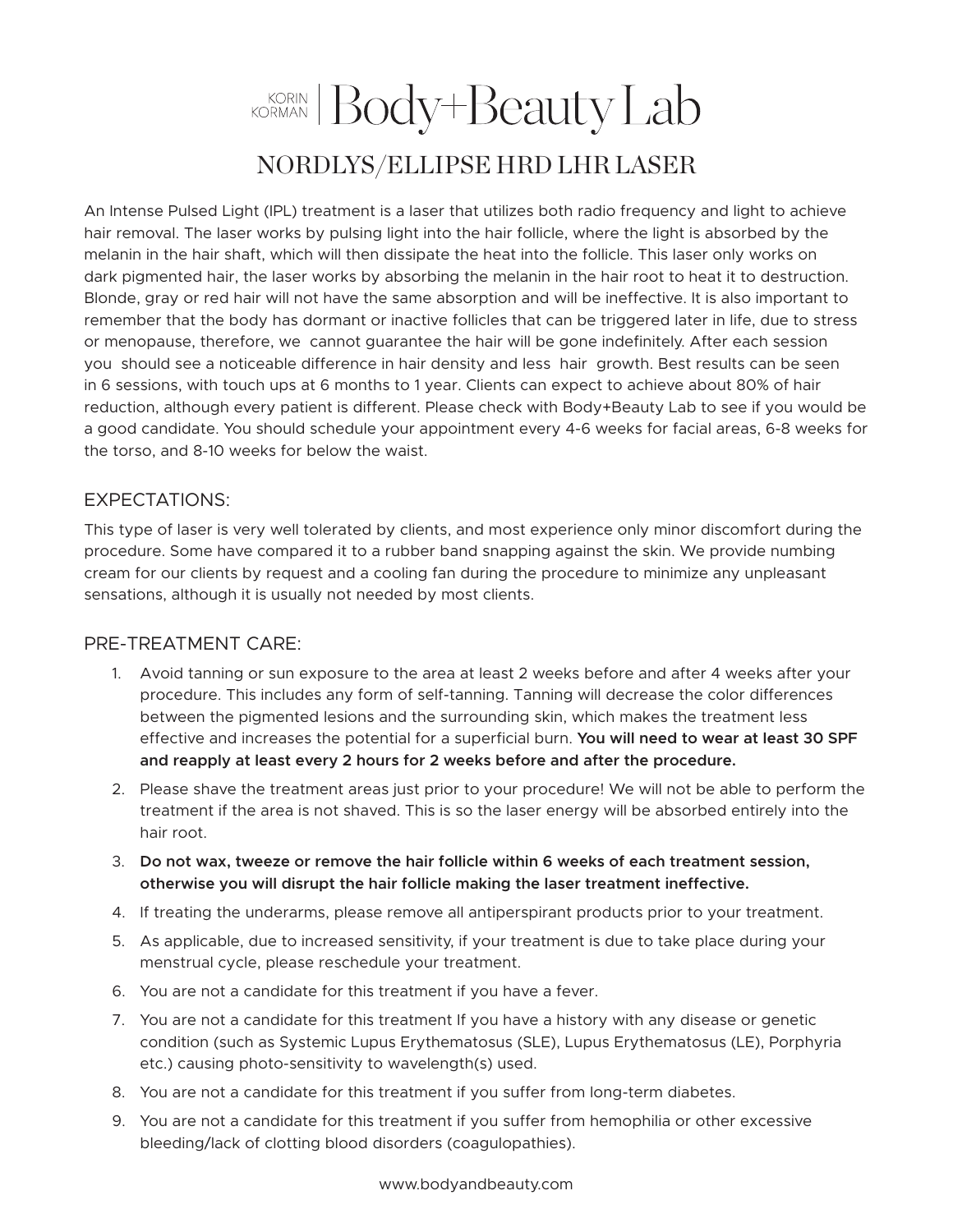- 10. You are not a candidate for this treatment if you have a history of seizures.
- 11. You are not a candidate for this treatment if you are pregnant or breast feeding.
- 12. You are not a candidate for this treatment if you take topical or systemic steroids, or are taking non-steroidal anti-inflammatory drugs, as these actively work against the treatment.
- 13. You are not a candidate for this treatment if you have a history of keloids (abnormal amount of scarring) or hyper-trophic scar formation (raised red) scars, or an active infection.
- 14. You are not a candidate for this treatment if you have a pacemaker or defibrillator, or a Coumadin or Warfarin use.
- 15. You are not a candidate for this treatment if you have melasma and hidden melasma.
- 16. You are not a candidate for this treatment if you have a tattoo or permanent makeup in or near the area you wish treated. These areas must not be treated, as the pigment absorbs part of the light energy and this can lead to a skin burn.
- 17. You are not a candidate for this treatment if you have taken Accutane within the last 6 months.
- 18. You are not a candidate for this treatment if you have received gold injections where there has been some leakage or spillage into the epidermis in the target area. This presents as an area of dark (grey) tissue, which will absorb the light energy.
- 19. If you have any type of implant in the treatment area, notify the service provider as this area should be treated with care. Modern silicone implants produce little risk, but metal implants such as plates or screws used on broken bones can be heated and expand, causing significant discomfort.
- 20. Discontinue any photosensitizing medications (such as Tetracycline, Doxycycline, St. John's Wort) at least 1 month prior to the procedure.
- 21. If you have a history of Herpes Simplex, be sure to let your medical aesthetician know in order to prescribe pre-treatment as the light may trigger a flare-up.
- 22. Discontinue all exfoliating, active anti-aging products, acne products, Hydroxy Acids, Retinols, Tretinoin, and Hydroquinone at least 7 days prior to the procedure.
- 23. Discontinue the use of Efudez, Carac, Solaraze, Aldara or Picato at least 4 weeks prior to your treatment.
- 24. You may continue to take Aspirin as a blood thinner but be aware you may experience more bruising and swelling.
- 25. You should wait at least 4 weeks after Botox<sup>®</sup>/Zeomin<sup>®</sup>/Dysport<sup>®</sup> injections and should not have any filler in the treatment area (at least 9 months after filler injection), as those areas containing fillers or fat injections may be affected by heart from the light source.
- 26. Arrive at least 20 minutes prior to your scheduled procedure, so that we may apply a topical numbing cream if you desire.
- 27. Please arrive for your treatment with clean and shaved skin.

## POST-TREATMENT CARE:

- 1. Immediately after your procedure, you will look and feel as though you have a mild sunburn. Your skin may be red and blotchy. This is normal and will subside after 1-2 days, and usually does not involve any social downtime.
- 2. Within the first 24 hours if you experience any discomfort, you may take Tylenol, Motrin or Aleve as directed.